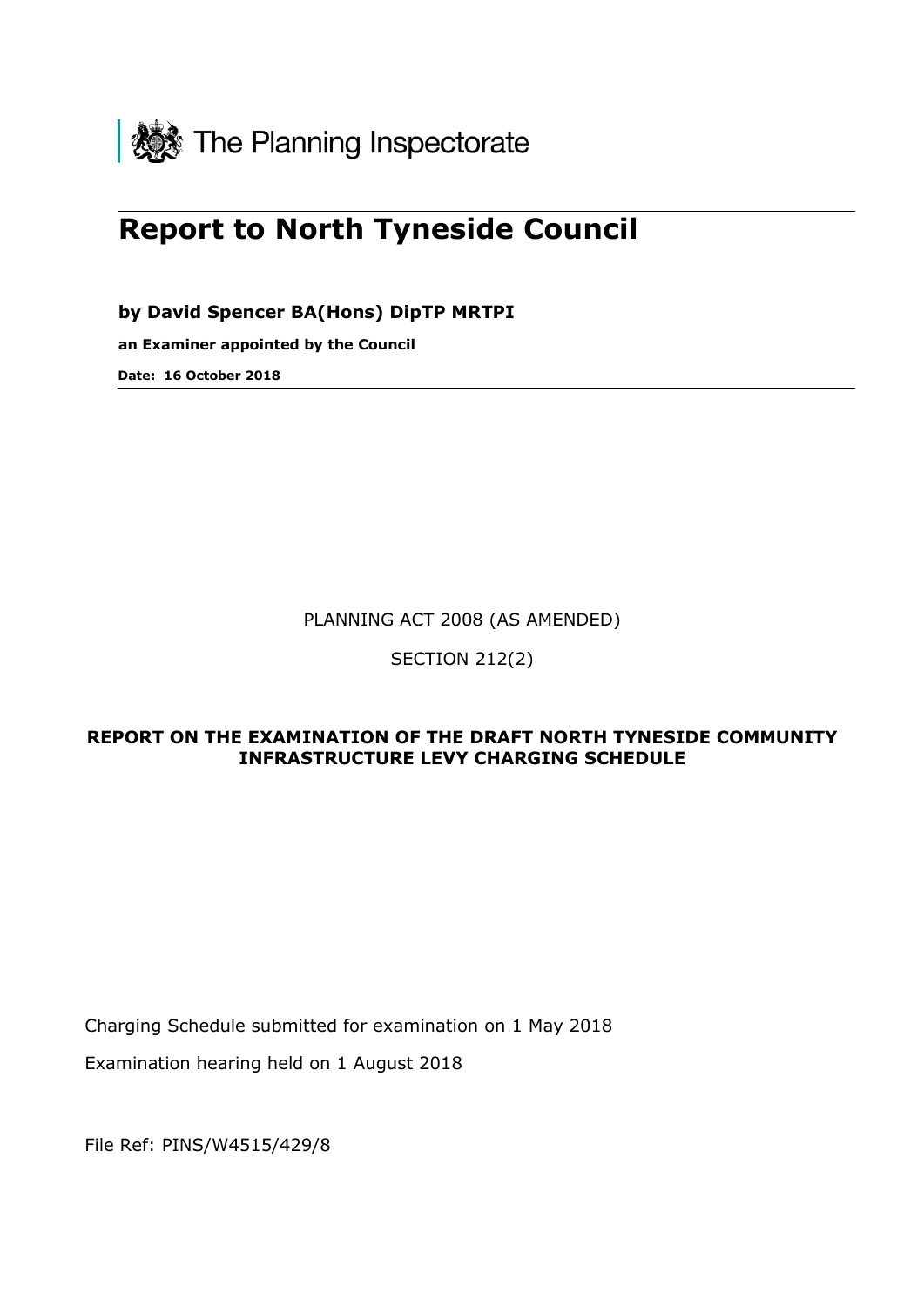# **Non-Technical Summary**

This report concludes that the North Tyneside Community Infrastructure Levy Charging Schedule provides an appropriate basis for the collection of the levy in the area.

The following modification is needed to meet the statutory requirements. It can be summarised as follows:

 The rate for supermarkets in Commercial Zones B and C should be reduced to zero.

Subject to this modification, the Council has sufficient evidence to support the Schedule and, in general terms, can show that the levy rates are set at a level that will not put the overall development of the area at risk.

The specified modifications recommended in this report are based on matters discussed during the hearing and do not alter the basis of the Council's overall approach or the appropriate balance achieved.

#### **Introduction**

- 1. This report contains my assessment of the North Tyneside Community Infrastructure Levy (CIL) Charging Schedule in terms of Section 212 of the Planning Act 2008. It considers whether the schedule is compliant in legal terms and whether it is economically viable as well as reasonable, realistic and consistent with national guidance.
- 2. To comply with the relevant legislation the local charging authority has to submit a charging schedule which sets an appropriate balance between helping to fund necessary new infrastructure and the potential effects on the economic viability of development across the district. The basis for the examination, on which a hearing session was held on 1 August 2018, is the submitted schedule of 1 May 2018, together with a Statement of Modifications. The Modifications relate to changes to the Draft Charging Schedule published in August 2017 and have been consulted on for a period of four weeks in accordance with the requirements of the Community Infrastructure Levy Regulations 2010 (as amended).
- 3. The Council propose a matrix approach including rates for residential, retail, office, hotel and all other development types. Residential development rates are differentiated between five zones ranging from nil to £68.60 per square metre (sqm). Commercial developments including retail are demarcated on three zones ranging from nil to £30 per sqm. All other development would be nil rated. These zones are based on viability alone and are defined on an Ordnance Survey map base as required by the CIL Regulations.
- 4. The examination hearing was held shortly after the revised National Planning Policy Framework (NPPF) was published on 24 July 2018. The transitional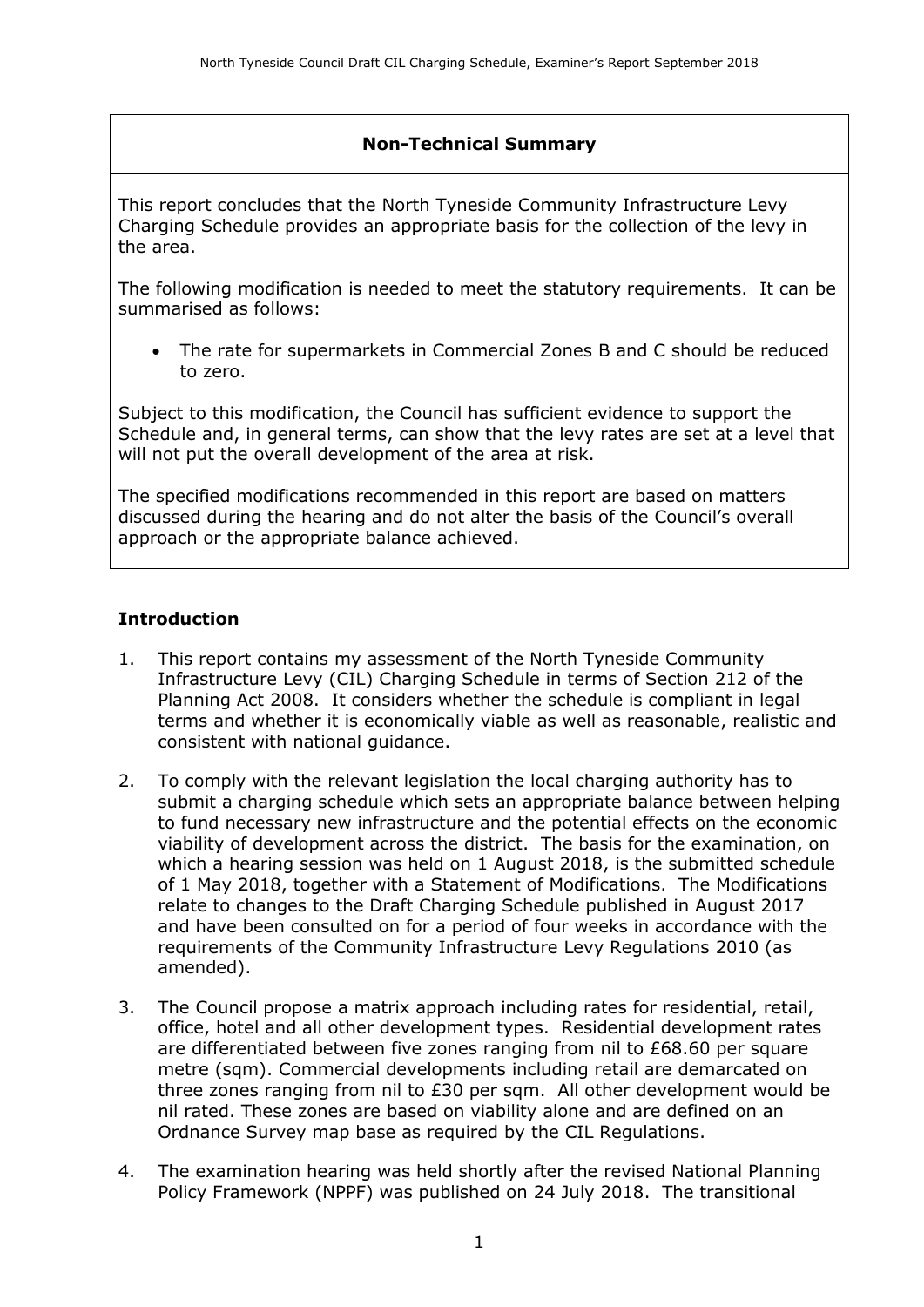arrangements at paragraph 214 of the revised NPPF do not apply to CIL examinations. As such the content of the revised NPPF and the updated chapter of the Planning Practice Guidance (PPG) on viability apply to this examination. This was broached at the hearing, without objection, and I am satisfied that neither the revised NPPF nor the updated PPG chapter fundamentally change the general parameters of assessing CIL viability.

#### **Is the charging schedule supported by background documents containing appropriate available evidence***?*

#### *Infrastructure planning evidence*

- 5. The North Tyneside Local Plan (NTLP) was adopted in July 2017. This sets out the main elements of growth that will need to be supported by further infrastructure investment in the Borough over the plan period 2011 to 2032. The NTLP was informed by an Infrastructure Delivery Plan (IDP) prepared in May 2016 based on information from partners and infrastructure providers. The IDP includes the Infrastructure Delivery Schedule (IDS) which is a database of infrastructure projects, estimated costs, the delivery mechanisms and its relevance (critical/important/desirable) to supporting sustainable growth.
- 6. The NTLP sets out the main elements of growth, including the provision for a minimum of 16,593 homes, a minimum of 150 hectares (ha) of employment land and 15,249 sqm of comparison and 6,378 sqm of convenience retail floorspace within the Borough. The growth strategy directs this development to two strategic greenfield urban extension sites at Killingworth Moor and Murton Gap (approximately 2,000 and 3,000 homes respectively), sites at Wallsend and Longbenton, as well as regeneration through area specific strategies and employment areas.
- 7. The IDP recognises that investment will be needed to support planned growth particularly in relation to transport, green infrastructure and secondary education. The IDP/IDS evidence has subsequently been updated as of January 2018 to provide latest costs. Additionally, progress is being made on preparing the detailed framework to guide delivery of the two strategic development sites central to securing a sustainable pattern of growth in the Borough. This includes approved masterplans for both sites and accompanying detail on infrastructure requirements, delivery and costs. Overall, the evidence provides an informed picture of the infrastructure needed to support development, including that which could be funded through CIL. In accordance with the Planning Practice Guidance (PPG) it is not for the CIL examination to re-appraise the infrastructure planning work that underpins the NTLP.
- 8. The latest estimate for total known infrastructure costs is £386.8 million of which approximately £258 million is identified in the IDS as being either critical or important to the delivery of sustainable growth. The Council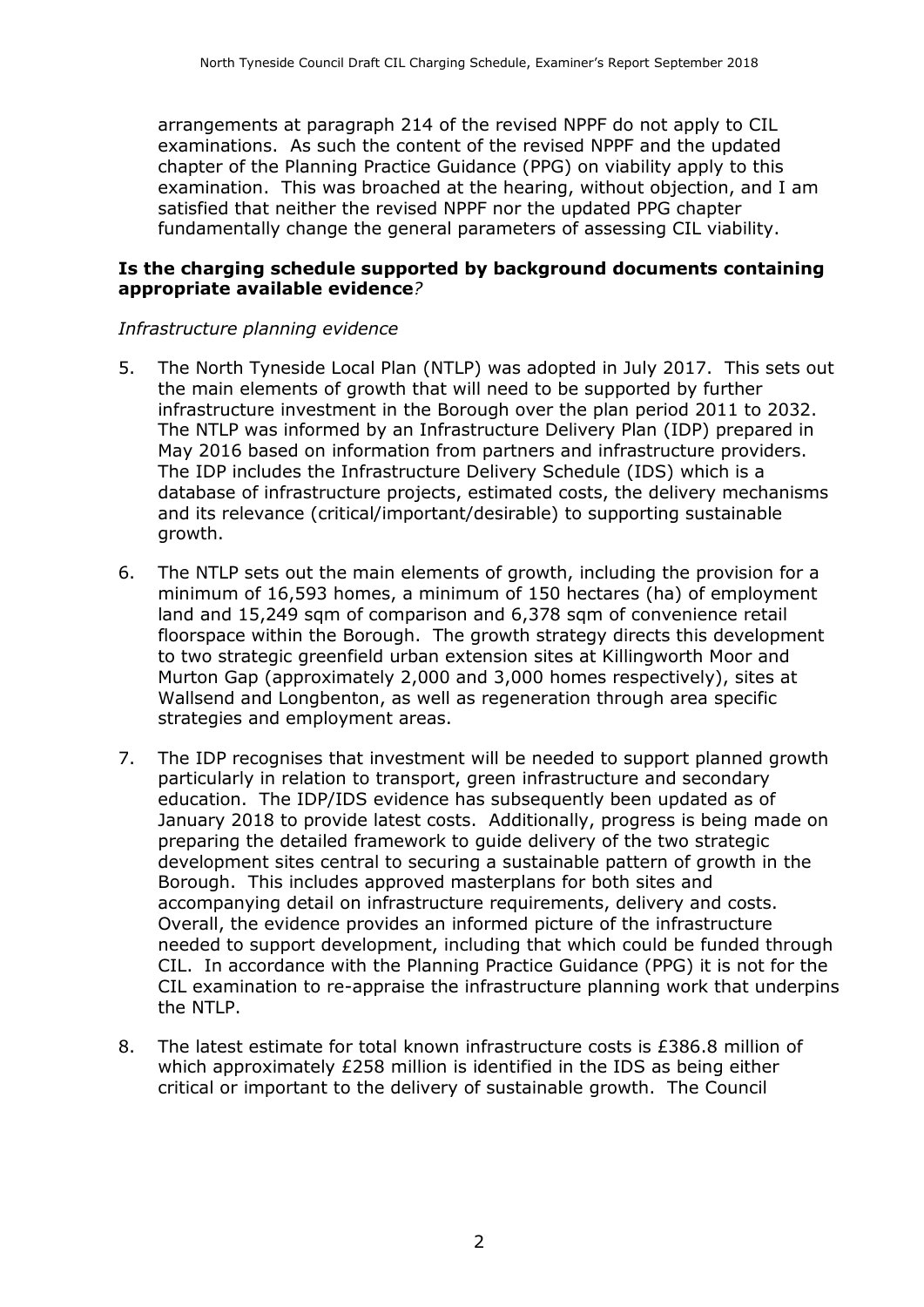submits that the infrastructure identified in the IDS is not supported yet by any actual funding such that the overall funding gap remains at £386 million with a total funding gap of some £130million which CIL and planning obligations would be expected to plug<sup>1</sup>.

- 9. I was advised that applications to the Housing Infrastructure Fund (HIF) have been made in respect of both the Killingworth Moor and Murton Gap strategic sites but even if successful they would not remove the need to consider additional sources of funding. Similarly, reference has also been made to emerging 'North of Tyne' devolution deal and a headline figure of £600 million. Whilst I understand that the Government is minded to approve the deal, this still requires parliamentary approval. Whilst broad funding streams are outlined, there is little detail on how the £600million would be allocated by either investment type and/or location by a devolved North of Tyne Combined Authority. Again, there is little to assert that the devolution deal would close or significantly reduce the identified funding gap for growth related infrastructure in North Tyneside.
- 10. Accordingly, additional funding from other sources will be required including planning obligations under Section 106 (S106) arrangements, potential national and regional sources of funding, direct provision (for example Section 278 highway works), investment from utility companies and CIL. The Council estimates that CIL revenue, based on the submitted Schedule, could generate approximately £31 million. This is to be treated as a maximum figure given my findings elsewhere. As such, and in broad terms, CIL would make a modest but significant contribution towards closing the identified funding gap for infrastructure required to support development proposed in the NTLP.
- 11. The CIL Schedule as submitted includes a draft Regulation 123 list which was modified on submission. The list includes secondary school provision (including the procurement of land), health care facilities, Suitable Alternative Natural Green Spaces (SANGS), community facilities and wider walking and cycling connectivity. The list identifies a number of site specific exceptions, mainly for the strategic sites. I am satisfied that the Council's infrastructure planning evidence supports the Schedule.

#### *Economic viability evidence*

- 12. For the NTLP examination the Council produced an Area Wide Viability Assessment (AWVA) in 2016 supported by an Addendum document in January 2017 which considered the implications of the proposed optional technical standards. The AWVA document was updated in 2017 and then updated again in 2018. These updates have consolidated the understanding of viability in a North Tyneside context, enabled up-to-date information to be considered and have tested the impacts of a CIL in the Borough.
- 13. The AWVA uses a residual valuation approach, which assumes that the

 $\overline{a}$ 

 $<sup>1</sup>$  Paragraph 4.9, 2018 AWVA</sup>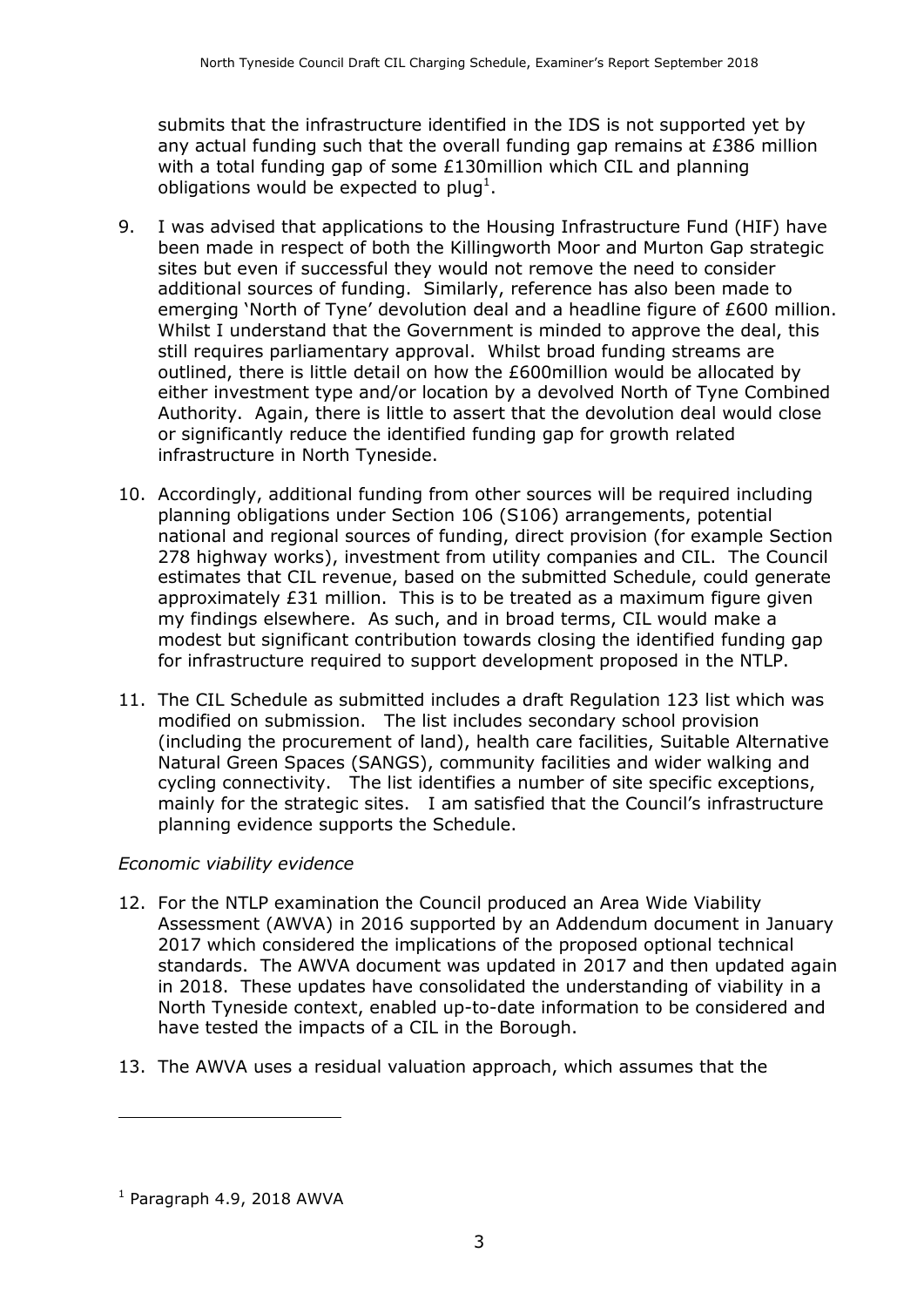residual land value is the value left once the total costs (including construction costs, fees, planning and finance charges, payments under S106, S278 and CIL and developer's profit) have been subtracted from the Gross Development Value (GDV) of a scheme. Benchmark Land Values (BLV) were used as a guide to the price a landowner would be likely to accept in order to release land for development.

- 14. The viability assessment work has looked at a number of hypothetical development scenarios for the Borough for residential and commercial schemes. For example the residential typologies reflect the diverse range of sites that will come forward through the NTLP ranging from strategic sites through to more modest sites and applies an appropriate housing mix<sup>2</sup>. As is required for CIL, the viability testing is not site specific and is testing what would be viable on a Borough basis. However, as part of the modifications the 2018 AWVA has tested a further strategic site typology reflective of the units and average floor area emerging through the detailed delivery work on the two NTLP strategic sites. Accordingly, I find the scope of the modelling to be reasonable and reflective, at a broad level, of local circumstances.
- 15. The AWVA applies recognisable assumptions for a range of factors such as building costs (including NTLP policy requirements relating to optional technical standards<sup>3</sup>), developer return (20% for market housing and 6% for affordable housing), site infrastructure costs, contingencies and fees. The modelling was adapted to reflect relevant local data including rebasing NCIS construction costs to the local dataset, housing densities and gross to net ratios reflective of local development plan policy requirements. There is negligible comment on the principal costs inputs which I find to be reasonable.
- 16. The Council has assumed for the purposes of CIL that residual S106 costs (excluding affordable housing) would be scaled, so for strategic sites the value would be £6,138 per dwelling reducing to £2,907 per dwelling on smaller schemes. As described above the draft Regulation 123 list is relatively limited. In this context the residual costs for planning obligations for the various types of development modelled are reasonable and reflect a comprehensive understanding of what has been secured to date through S106 mechanisms<sup>4</sup>. I also see no reason why the imposition of CIL would lead to any double charging for infrastructure.
- 17. Turning to the matter of sales values this is a critical element in any viability assessment with only modest adjustments yielding meaningful changes. In general terms I am satisfied that the evidence in the AWVA, including the 2017 price paid heat map and other transactional data correlates appropriately to the residential zones identified.
- 18. At present there is relatively little development within Zone R2 (the highest

j

 $2$  Figure 29 2018 AWVA

 $3$  See Figure 16 and detail at paragraphs 6.6-6.8 of 2018 AWVA

<sup>4</sup> Figure 26, 2018 AWVA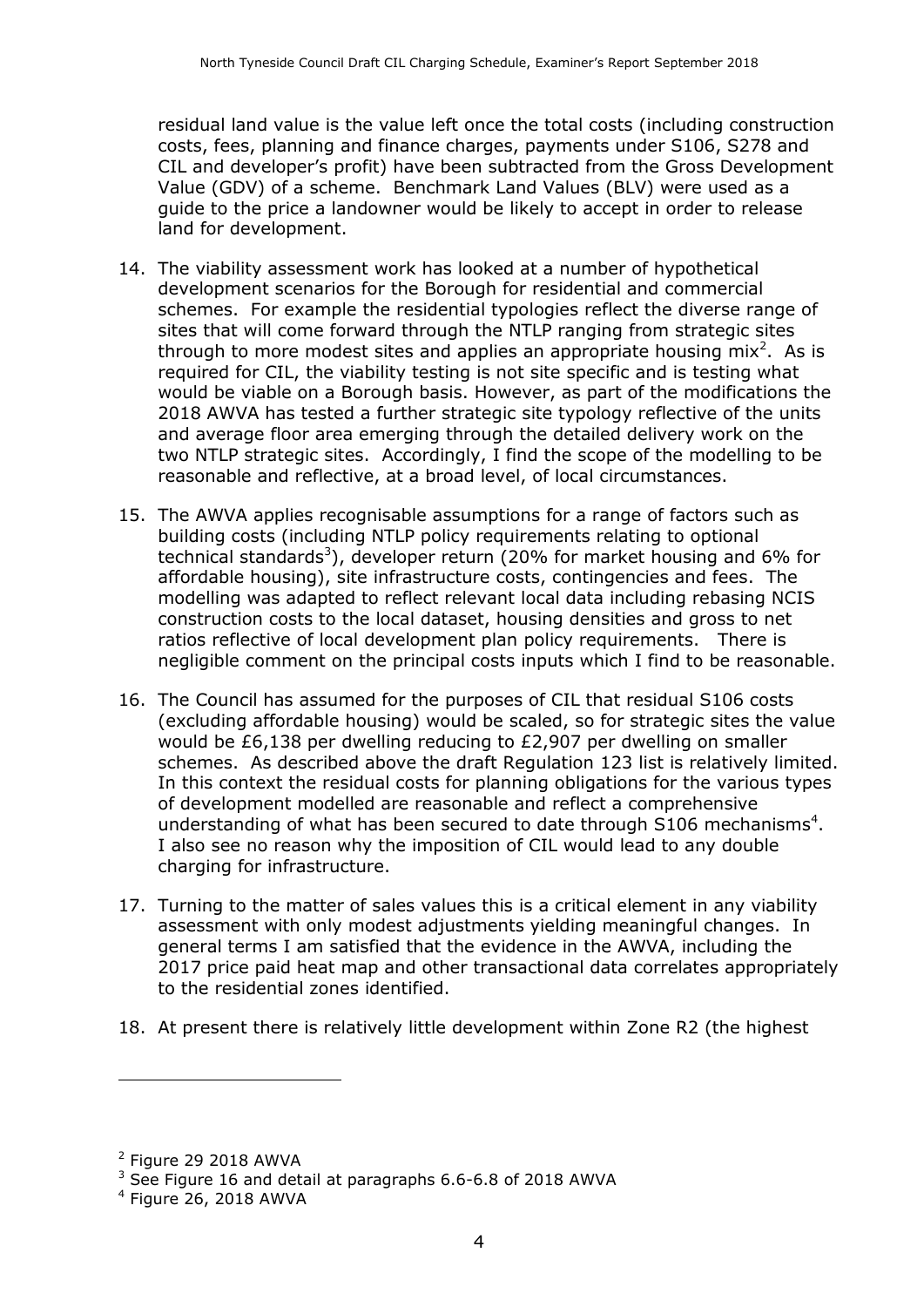value residential zone containing the two strategic sites) and my attention has been drawn to the proximity of adjacent established residential areas which are generally within the lower charging rates. The inference is that site context should point to a moderating (lowering) of sales values.

- 19. I accept that as large greenfield sites adjoining established residential areas of varying values, there is relatively little comparable or empirical data on which to draw sales values. However, there are some initial schemes coming into the pipeline (for example the former REME depot site at Killingworth Moor) which generally support the Council's valuations including the overview data presented at Figure 15 of the 2018 AWVA. Furthermore, I am persuaded that the quality and standard of housing and emphasis on place-making required by the NTLP and associated masterplanning would create desirable new communities in North Tyneside with a commensurate value.
- 20. I am not persuaded that the values assumed in Zone R2 would be out of kilter with other good quality modern urban development coming forward north of the Tyne. Additionally, I am doubtful that the values of adjoining areas would appreciably depress or influence what is likely to be achieved on a very different product and character at the Killingworth Moor and Murton Gap sites. Overall, I find the sales values in Zone R2 to be reasonable and justified.
- 21. Benchmark land values have been based on existing use value (EUV), plus a premium necessary to bring the land forward. One of the critical EUVs is agricultural land which is modelled at £20,000 per hectare. I am satisfied this is an appropriate value. The benchmark or threshold land value applied is some 30 times existing use value (EUV) on greenfield sites (recognising the range is 20-30 times) and three times EUV on brownfield sites. I see little persuasive evidence that these judgements are unreasonable. They should be subject to some flexibility on larger sites, given the NTLP policy requirements and scale of land releases. The benchmark value should not be based on unrealistic expectations of future development possibilities. I address the issue of benchmark/threshold land values in respect of residential development further below.
- 22. The assessments of commercial development, on the whole, appear to be robust although I deal with specific up-dated evidence on supermarkets below. The broad-brush approach towards the testing of a range of other development types that are much less likely to be able to support CIL was also realistic.

#### *Conclusions*

- 23. There is a significant gap in funding infrastructure needed to support the sustainable growth of the Borough such that CIL revenue would make a modest but important contribution towards closing the funding gap. The figures demonstrate the need to levy CIL.
- 24. The economic viability evidence in the AWVA has been prepared in accordance with standard practice applying well researched inputs for a range of factors, including local costs and values. On this basis, the evidence which has been used to inform the Charging Schedule is robust, proportionate and appropriate.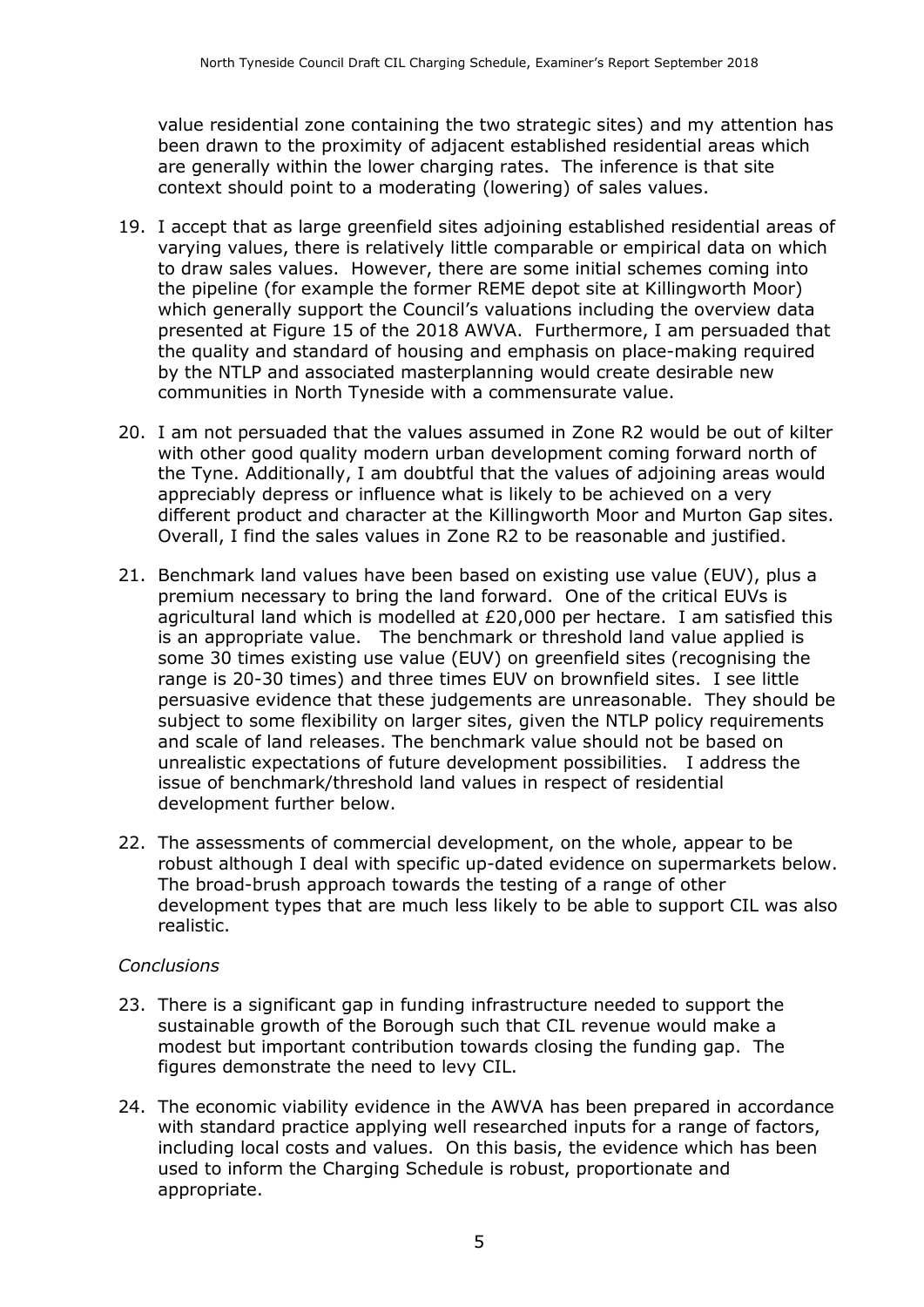# **Is the charging rate informed by and consistent with the evidence?**

#### *CIL rates for residential development*

- 25. The housing implementation strategy in the NTLP seeks to focus about half of the the Borough's remaining housing requirement at two large greenfield urban extensions at Killingworth Moor and Murton Gap. These sites do not yet have permission and as such would be liable for CIL if implemented. The balance of housing delivery mainly comes from sites within or at the edge of the North Tyneside conurbation in areas that are either zero CIL rated or only attract relatively modest CIL rates. An appreciable amount of housing development in these areas already has planning permission such that the impact of the proposed CIL rates, particularly on the ability of these sites to contribute to the five year deliverable supply, would be negligible.
- 26. The submitted Schedule contains five proposed zones applicable to residential development. This includes three zones for the existing urban conurbation including a notable zero rate area for parts of Wallsend and North Shields. Elsewhere within the urban area, the two remaining zones are £19 per sqm across most central and western parts of the Borough and a slightly higher £25 per sqm zone for the higher value coastal area and parts of Longbenton. I am satisfied this approach reflects viability considerations alone. In both the £19 per sqm and £25per sqm zones, the 2018 AWVA shows a reasonable viability buffer. Based on the evidence before me, the proposed charges in the urban zones are therefore appropriate.
- 27. The principal issue is the impact of the proposed CIL on the delivery of the strategic urban extension sites central to the sustainable growth strategy of the NTLP. As discussed above, the cost assumptions, including the consideration of the NTLP policy requirements, including 25% affordable housing on qualifying sites are reasonable. I have also found the evidence on sales values to also be realistic in the host Zone R2 such that the proposed CIL rate would account for less than 3% of the sales value<sup>5</sup>.
- 28. The strategic sites will require a very considerable amount of new infrastructure, particularly transport and education. However, CIL viability testing is required to be broad-brush. The general modelling for strategic sites assumes a S106 contribution of £6,138. Various CIL rates have been tested and the evidence shows that even at the highest tested point of £130 per sqm and applying the higher sales values in Zone R2 the residual value would represent a 32 times uplift on EUV. The proposed rate of £68.60 would equate to a residual amount broadly a 36 times uplift on EUV. This indicates, in broad terms, an appreciable buffer or margin for the CIL rate proposed.
- 29. Further sensitivity testing of the viability of the strategic allocations is presented in the 2018 AWVA which factors in slightly higher S106 costs (reflective of the developing detailed picture of site specific costs) and CIL at a

 $\overline{a}$ 

<sup>5</sup> NTC response to Examiner Question 23.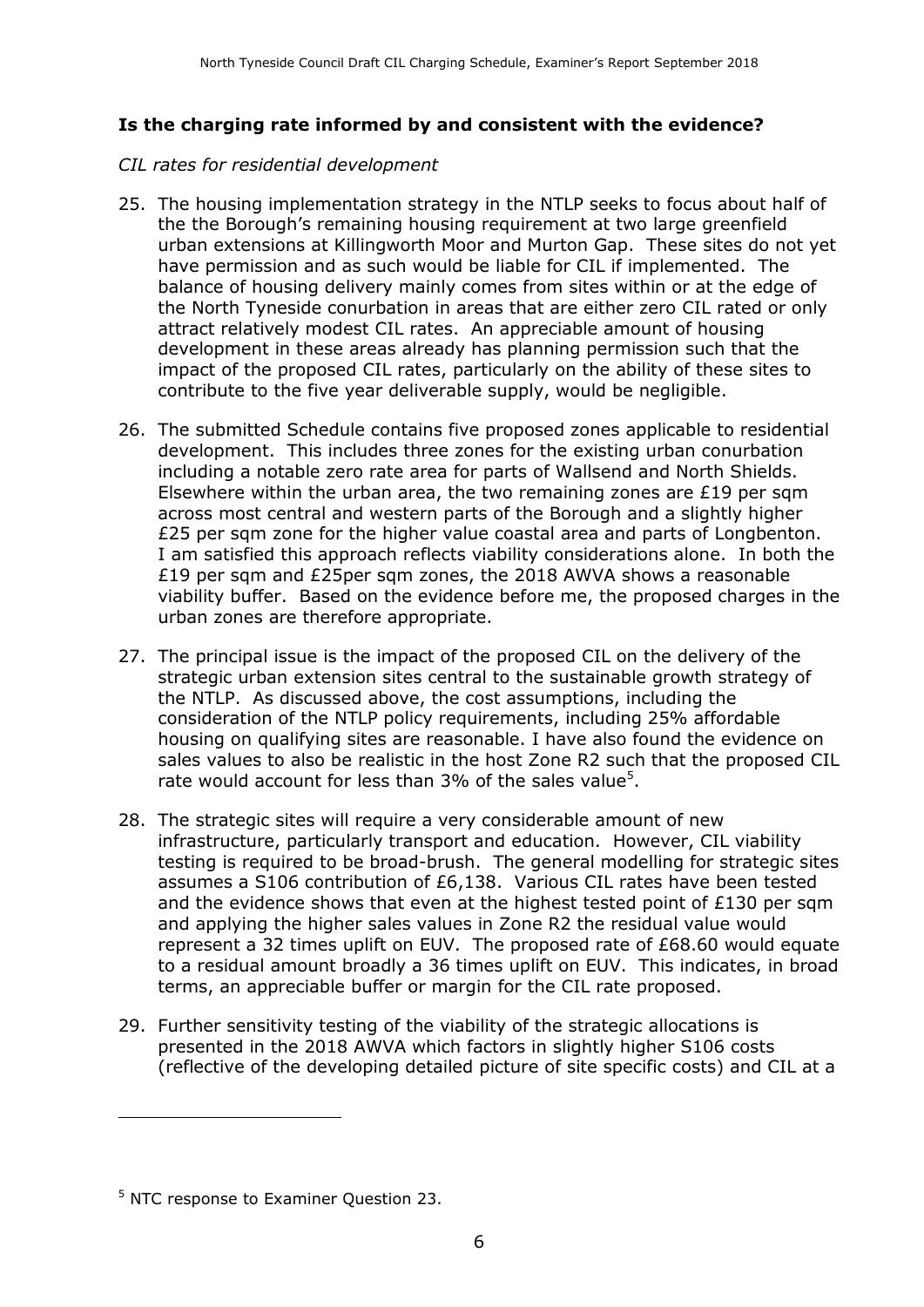rate of £68.60 per sqm (reducing the previously modelled £80per sqm to reflect revised average floor areas). On a gross developable area basis, there remains a clear and positive residual land value. It ranges from 25 times EUV to 29 times EUV. The situation significantly improves on a net developable area basis. Overall, the values are within the range of 20-30 times uplift of agricultural land EUV viewed as providing a deliverable site<sup>6</sup>. Furthermore, whilst CIL would take the first slice out of development value, individual viability assessments would be able to take account of the expected CIL contribution before identifying the impact of S106 requirements on the overall viability of the development. The Council's updated Supplementary Planning Document on Planning Obligations recognises that S106 mechanisms will be used to mitigate site specific impacts.

- 30. Two areas of particular viability contention in North Tyneside in relation to residential development are identified as: (1) the likely point at which a landowner would release a site for development; and (2) the extent to which development land in the Borough is affected by previous mining activity.
- 31. On the first point, the PPG advises at paragraph 10-016-20180724 that establishing the 'premium' (the uplift to the EUV) is an iterative process, informed by professional judgement, applying local market evidence and values from other viability assessments. In this regard, I consider the Council's approach to the threshold land value to be consistent with the latest guidance and to have arrived at a reasonable position. I am satisfied that residual land values considerably in excess of £500,000 per ha on greenfield agricultural land would be sufficient to release strategic land to the market and support the proposed CIL rate of £68.60 per sqm in the higher value zone and the more moderate CIL rates elsewhere. It would not be appropriate to cater for overbids or site specific circumstances bearing in mind the charging rates are intended to be applied Borough-wide in normal circumstances.
- 32. The modelling also factors in an allowance for 'abnormal' costs on previouslydeveloped land at £100,000 per hectare. For greenfield land I note the 2018 AWVA (paragraph 6.11) states that such sites can also require significant additional funding to make them appropriate for development, however the risk is reduced. It is put to me that land stability from former mining is a common matter for development in North Tyneside however it is acknowledged that not every plot or parcel of land requires remedial treatment. As such particular costs on some parts of a site can be borne by the wider site, although I note the specific viability modelling for the strategic sites makes a £3000 per unit allowance. Additionally, given the history of the area the risk should have a bearing on the BLV. This, in part, informs my judgement that the approach taken in the North Tyneside CIL of a greenfield premium of up to 30 times EUV to be a reasonable approach in contrast to those submissions which assert the premium should be higher. I therefore find the approach to abnormal costs to be reasonable.

 $\overline{a}$ 

<sup>6</sup> Paragraph 6.17 2018 AWVA.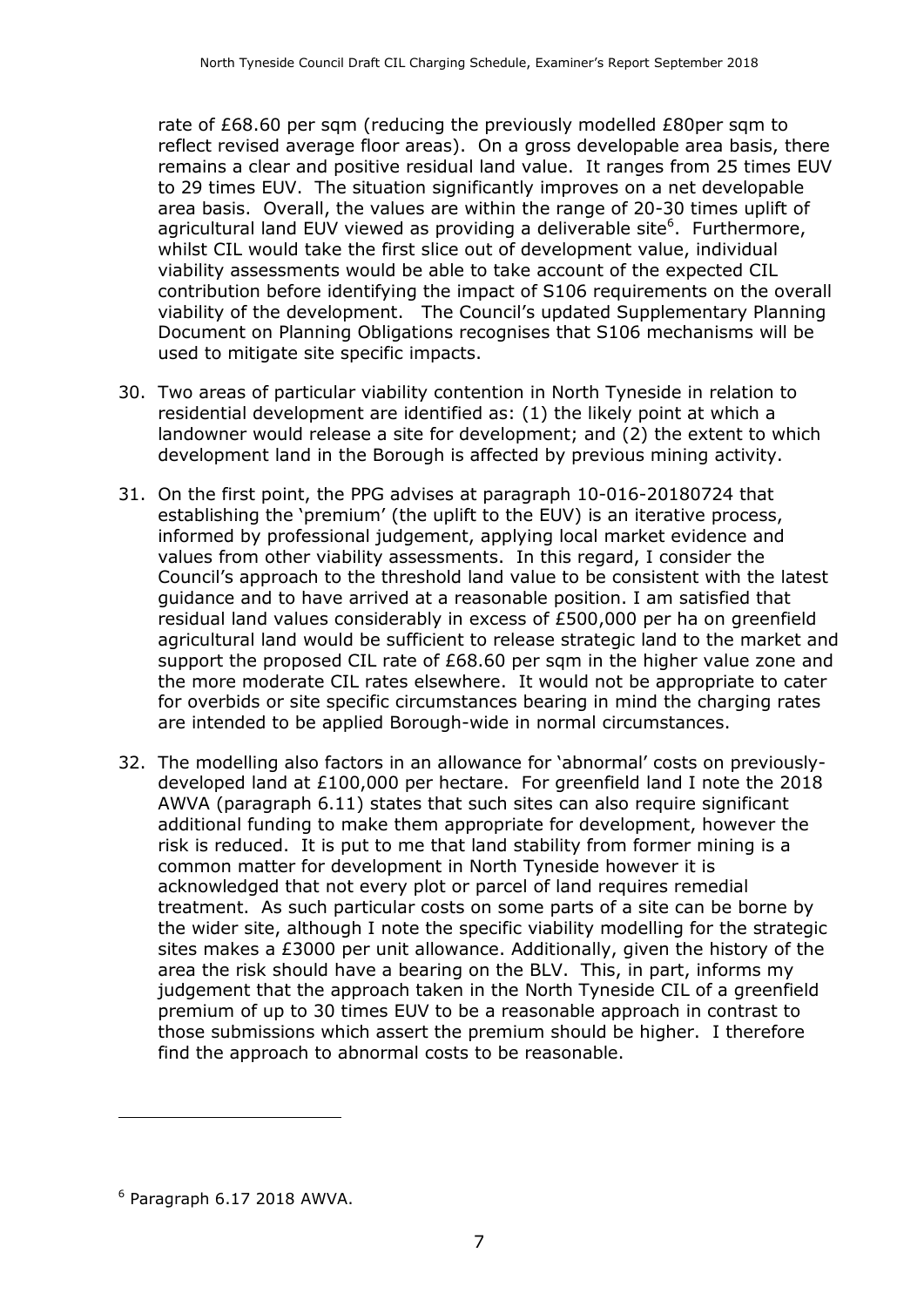- 33. The Council has carefully considered the risks to specific infrastructure delivery from the restrictions on the ability to pool contributions under Regulation 122 of the 2010 CIL Regulations (as amended). These are infrastructure projects that will support development wider than the strategic urban extensions. It is suggested that the issue could be de-risked through a more sophisticated approach to S106 but I am not persuaded. Conversely, there is no persuasive evidence that pooling restrictions would prevent infrastructure not identified on the Regulation 123 list or that there would be duplication between planning obligations and CIL for the same infrastructure projects
- 34. I have also been invited to make comparison with Newcastle-upon-Tyne's CIL rates in considering the viability of the CIL rates in Zone R2. Newcastle's CIL was examined in April 2016 and implemented in November 2016. The greenfield areas closest to North Tyneside were examined on a residential rate of £60per sqm. I have little detail on the precise viability evidence in Newcastle, including the assumptions applied. Notwithstanding the proximity it does not follow that rates in North Tyneside should precisely mirror Newcastle. I accept the Council's submission that North Tyneside does not share all of the varied characteristics of the Newcastle housing market. Instead my focus is to examine what is viable in North Tyneside and on this basis I find the specific viability evidence presented would support the residential rates proposed in Zone R2. In any event, Newcastle's £60per sqm rate established in 2016 is index linked. On the evidence before me I am satisfied that matters have moved on such that any difference between Newcastle's 2016 £60per sqm figure and North Tyneside's 2018 £68.60 per sqm figure would be only marginal.
- 35. The evidence is clear that the proposed CIL rate of £68.60 per sqm would be economically viable. Therefore, the suggestion that the strategic sites should be nil rated for CIL would introduce an unjustified inconsistency and unnecessary complexity to the prospective charging regime. It would also potentially risk conferring direct financial advantage on a few particular schemes, as well as setting a form of precedent for the expected treatment of future strategic projects in the area.
- 36. Again, whilst it is not directly for me to examine, the Council has modified its instalment policy to assist with the strategic scale of some developments such that there are higher thresholds for payments and weighted towards later instalments. I am satisfied that the proposed instalments policy would not be overly restrictive as to jeopardise delivery of development and infrastructure under CIL.
- 37. Overall, I find the proposed residential rates are consistent with the evidence and incorporate a sufficient buffer to allow housing development to come forward. The proposed residential rates strike an appropriate balance between the need to fund infrastructure from CIL and the effect of CIL on viability. Accordingly, the proposed residential rates would be justified.

#### *Commercial rates*

38. As submitted, and subsequently modified, all forms of retail (small retail units, retail warehouses and supermarkets) attract a positive rate of between £5 and £30 per sqm outside of commercial zone A (the four town centres). The rates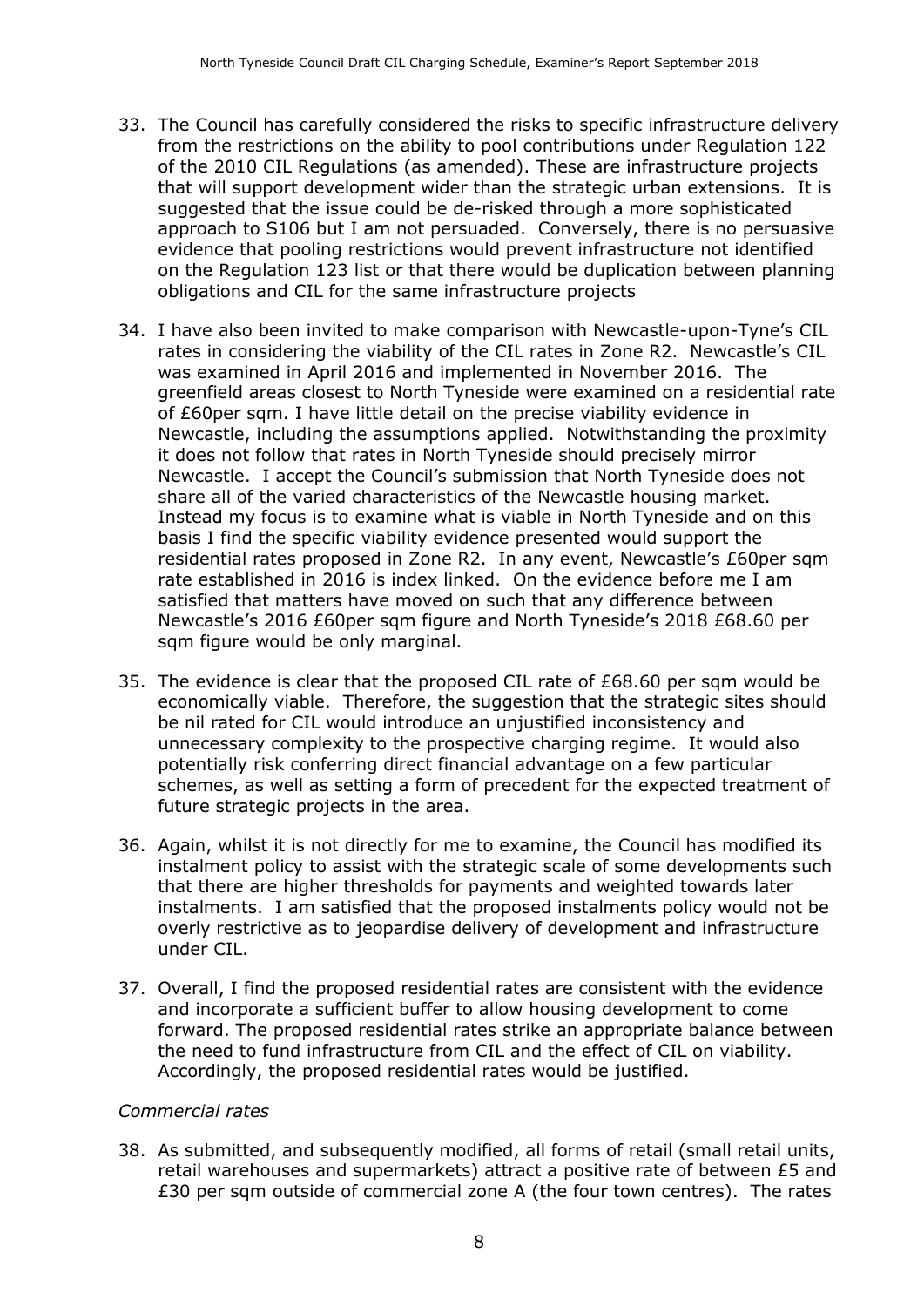are generally very modest, particularly within Zone C which covers most of the Borough away from the coast and established trading areas. The difference in the three retail rates (supermarkets, retail warehouses and small retail) between Zones B and C is nominal at just £5per sqm in most cases. The proposed zones are not overly complex and there is no evidence before me that the rates within the zones should, for viability reasons, be equalized at the lower rates.

- 39. In respect of supermarkets, the modification to make supermarkets zero CIL rated in town centres has not satisfied those concerns that the viability of this sector elsewhere in the Borough is not as strong as the Council's appraisal assesses. In responding to the key areas of concern, and following the examination hearing, the Council undertook additional sensitivity testing in respect of latest build costs, different rent levels and scenarios of extending a rent free period to 12 months together with an option to look at the impact of a small reduction in yields from 6% to 5.75%. On receiving the Council's updated analysis I invited comment on its implications for proposed CIL charging rates for supermarkets and have taken into account the responses received.
- 40. In considering the latest data, a build cost for supermarkets of £1,304 per sqm and 20% uplift for external works would be reasonable. In light of the evidence before me I also consider it pragmatic to apply a rent free period of 12 months. From the Council's evidence there would appear to be significant variation in rent levels such that I find the initially modelled rent level of £200 per sqm to be on the high side, particularly in light of the alternative local evidence presented. This evidence generally points to rental levels in the region at or below £150per sqm for small and medium format stores. Given that the demand for additional food retailing over the plan is modest and likely to be met by small/medium scale formats I therefore find the local and regional figures more attuned to the circumstances of the NTLP rather than the Council's August 2018 evidence, based on the national CoStar market analysis.
- 41. I note the Council's submission that a number of deals are generally coalescing around a figure of £175per sqm but I am cautious that £175 per sam remains too expectant a figure contrary to the  $£150.80$  per sqm achieved at a recent supermarket development in North Tyneside. I note that the Council has submitted that yields have dipped but there is very little before me to substantiate the 5.75% figure suggested. Accordingly, I consider a 6% yield to be robust.
- 42. Bringing this together, the combination of build costs, an increased rent free period of 12 months and a more reasonable rent of level of £150 per sqm I find that the proposed CIL rates for supermarket development in commercial zones B and C would put the viability of such development at risk. Accordingly, I therefore recommend that the rate for supermarket development be reduced to £0 per sqm across all commercial zones so that economic growth in this sector would not be inhibited (**EM1**). Paragraph 4.16 of the Draft Charging Schedule would also need to be amended for consistency and clarity (**EM2**).
- 43. The differentiation based on the scale of retail development (small retail units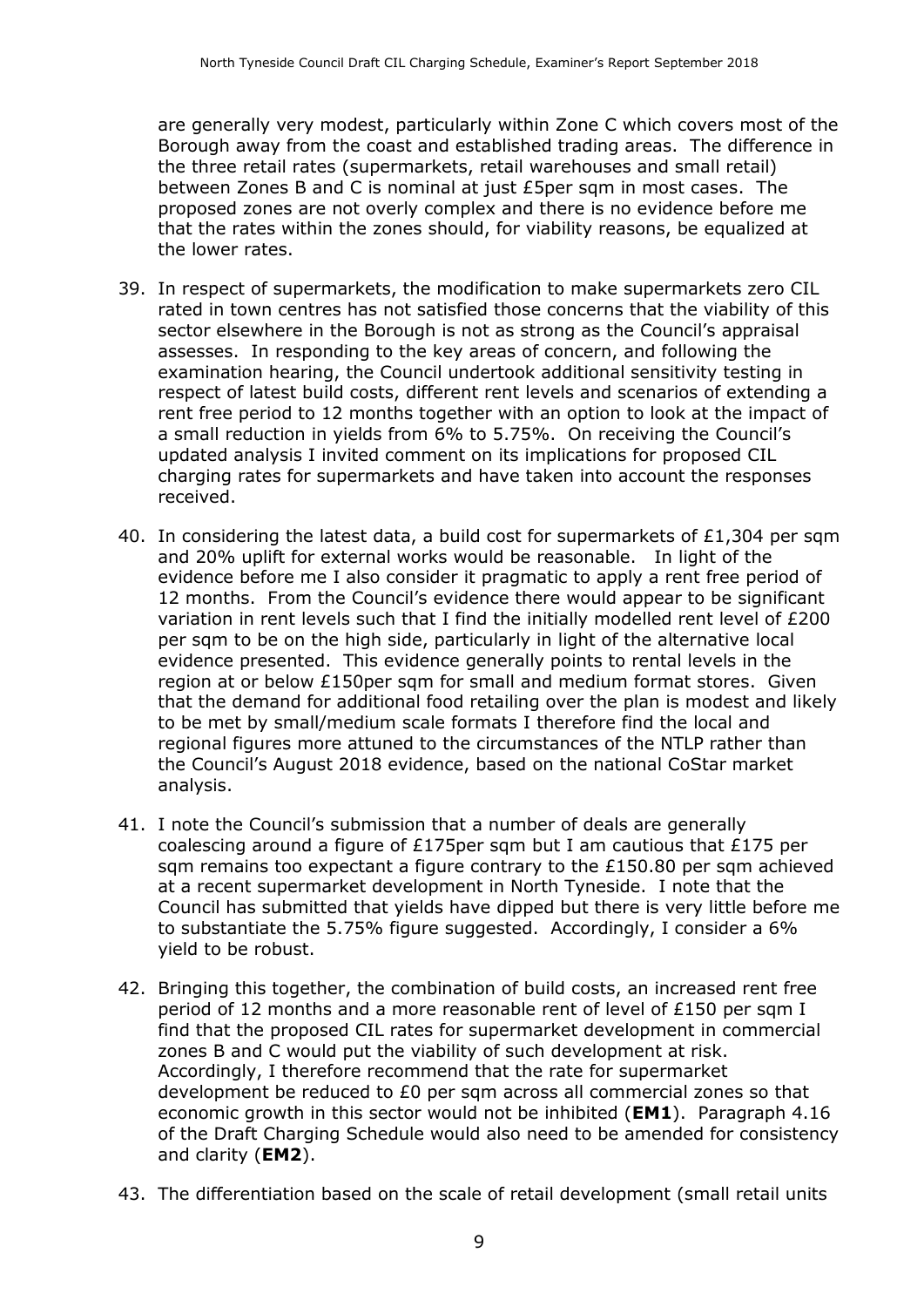<280sqm net and retail warehouse (>280 sqm net) is supported by appropriate viability evidence. There is a functional difference between the various scales which I consider is in conformity with the CIL Regulations. I note the wider point about what is on the Regulation 123 list but there is no requirement for a direct link between the charges for a particular development and the infrastructure to support it.

44. The other commercial types of development in the draft Charging Schedule are office and hotel with a proposed charge of £5per sqm and £30 per sqm respectively in Zone B only. There have been no representations relating to this part of the Schedule and my examination of the AWVA leads me to conclude that this part of the Schedule would be justified.

#### *All Other Development*

45. A nil charge is proposed for a variety of uses that do not come within those specifically identified in the Schedule, as the AWVA concludes that such development would be at significant risk of not being viable across the District if a CIL charge were levied.

#### **Does the evidence demonstrate that the proposed charge rate would not put the overall development of the area at serious risk?**

46. The Council's decision to adopt a matrix approach is based on reasonable assumptions about development values, likely costs and BLVs. The evidence suggests that residential and commercial development will remain viable across most of the area if the CIL charge is applied, subject to making the modifications set out in Appendix A.

#### **Other Matters**

- 47. Several representations have commented on the draft Regulation 123 list at Section 7 of the Schedule. The PPG advises that it is for the Charging Authority to compile the list and to ensure they are clear on those elements of infrastructure to be secured through either Section 106 agreements or CIL. It is not for me to examine the draft Regulation 123 list, which can be updated at any time. As the list should not form part of the charging schedule, for reasons of clarity and to assist the Council should updates of the list be necessary, its removal from the Schedule is recommended (**EM3**).
- 48. Similarly, the Schedule at paragraphs 8.12 and 8.13 sets out an instalment policy which should not form part of the Schedule. Accordingly, for reasons of clarity and to assist the Council should it wish to review the instalment policy, I would advise its removal from the Schedule (**EM4**).
- 49. This CIL examination coincides at a time when the Government has consulted on the future of CIL including the potential to lift pooling restrictions on developer contributions. Consequently, some representations have submitted that the examination is paused to await the outcome of the Government's review or that the pursuance of CIL in North Tyneside is aborted.
- 50. The Government's consultation on reforming developer contributions to affordable housing and infrastructure ended in early May 2018. At the time of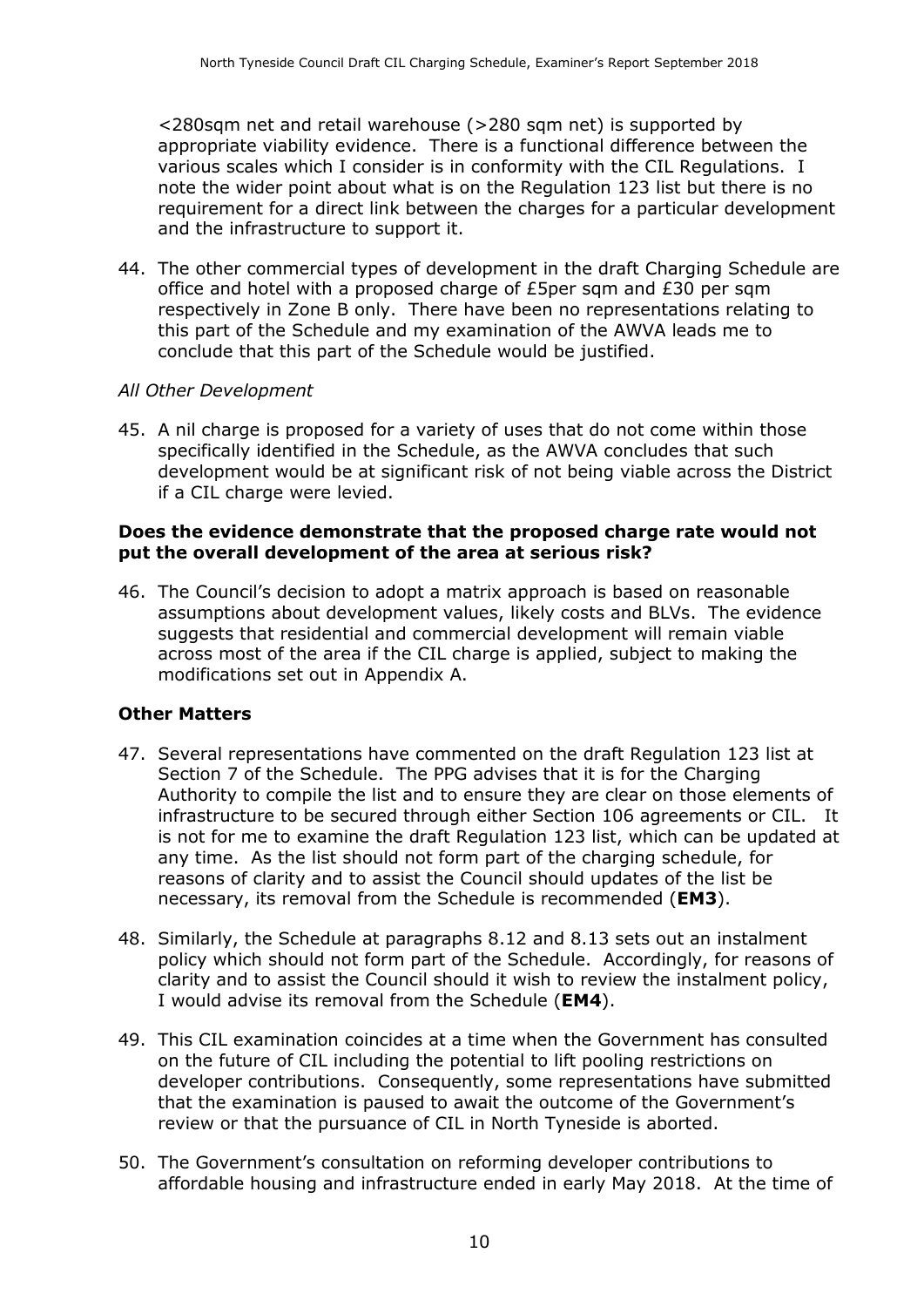writing this report there is no indication as to when the outcome of the consultation will be known and the next steps in any reform process including any flexibility on lifting pooling restrictions (which is envisaged, amongst various scenarios, for areas that have a CIL in place). As such it remains valid and appropriate to progress a CIL for North Tyneside. Were matters to change prior to the Council adopting CIL it would be for Council to determine whether or not to proceed with implementation.

## **Conclusion**

- 51. In setting the CIL charging rate the Council has had regard to detailed evidence on infrastructure planning and the economic viability evidence of the development market in North Tyneside Borough. The Council has, on the whole, tried to be realistic in terms of achieving a reasonable level of income to address an acknowledged gap in infrastructure funding, while ensuring that a range of development remains viable across the Borough.
- 52. Overall, and subject to the recommended modifications, an appropriate balance would be achieved between the desirability of funding the costs of new infrastructure and the potential effects on the economic viability of development across the charging area.

| <b>LEGAL REQUIREMENTS</b>                              |                                                                                                                                                                                                                                                                                                             |
|--------------------------------------------------------|-------------------------------------------------------------------------------------------------------------------------------------------------------------------------------------------------------------------------------------------------------------------------------------------------------------|
| National Policy/Guidance                               | The Charging Schedule complies with<br>national policy/guidance.                                                                                                                                                                                                                                            |
| 2008 Planning Act and 2010 Regulations<br>(as amended) | The Charging Schedule complies with<br>the Act and the Regulations, including in<br>respect of the statutory processes and<br>public consultation, consistency with the<br>adopted North Tyneside Local Plan and<br>Infrastructure Delivery Plan and is<br>supported by an adequate financial<br>appraisal. |

53. I conclude that subject to the modifications set out in Appendix A the North Tyneside Community Infrastructure Levy Charging Schedule satisfies the requirements of Section 212 of the 2008 Act and meets the criteria for viability in the 2010 Regulations (as amended). I therefore recommend that the Charging Schedule be approved.

# *David Spencer*

#### Examiner

This report is accompanied by Appendix A (attached) – Modifications that the examiner specifies so that the Charging Schedule may be approved.